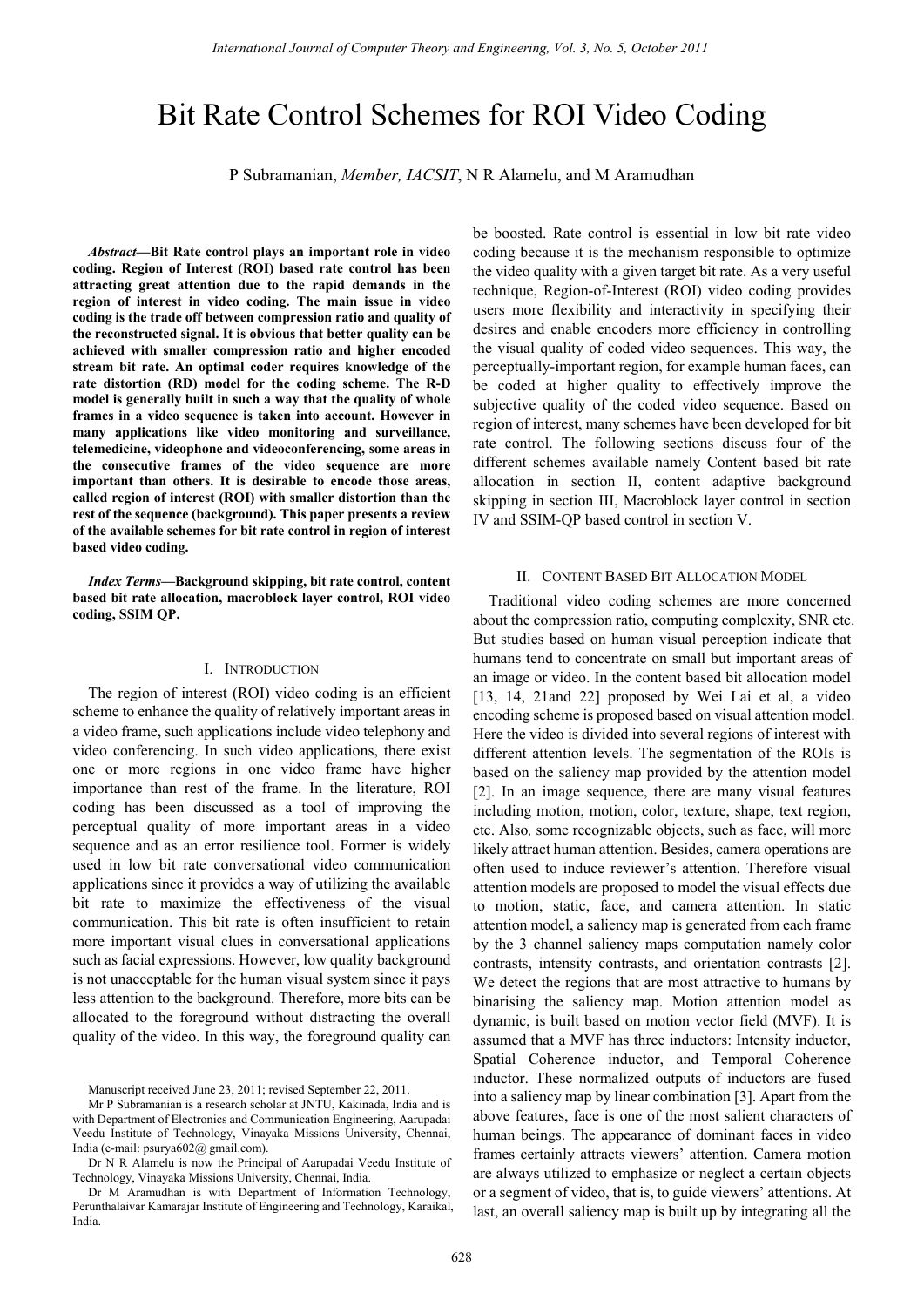features above.

The ROI extraction process consists of the following steps. Firstly, the ROIs are detected from the saliency map of each frame. These ROIs are classified into several tracks. Each track represents the movement trajectory of a ROI along with time. Then these tracks are combined (if the end-point of one track is close to the begin-point of the other), removed (if one track is too short), and filtered in spatial and temporal. The smoothed tracks are used to generate new saliency map sequence to keep the ROIs in accurate position and size, and avoid the jitter effect which will bring down the visual quality. Rate control is a fundamental technique in the encoding process, which **is** based on the rate distortion theory [4]. For each ROI the attention level is calculated with the non-ROI region treated as minimum attention level ROI. Regions with different attention levels will have different sensitivity to coding errors. Hence a region-weighted distortion model is developed to allocate suitable bits to ROI and non ROI regions thereby resulting in the least distortion. The codec used here is based on the MPEG-4 framework. For base layer encoding, bit rate allocation is performed by using different QP in different spatial regions. The base unit of spatial region is macro block. To encode the MBs with Different QP, the overhead ROI shape information is inserted into the MPEG-4 bitstream. Assume that the maximum of the number of ROIs N<4, then add 2 bits for each MB, represents 4 kinds of value of QP. The decoder received these 2 bits, and chose the corresponding QP to decode the MBs [5]. In FGS layer, selective enhancement technique can he used to emphasis a part of a frame, a bit-plane shifting method is used to put the bit-planes of the MBs of interest earlier in the bit stream so that the are more likely to be included in a truncated bit stream [6]. So that when the bit stream is truncated, the parts been shifted up can get higher quality than the other parts. To avoid shape coding of bit-plane shift, a MAXSHIFT method [7] or Bitplane-by-Bitplane Shift (BbBShift) / Generalized BbBshift (GBbBShift) method [8] can be used. This model has achieved better subjective quality than normal method under constant bandwidth. Experiments conducted with five different test sequences have shown 60% the users as saying the attention model to be better than the normal coding.

## III. CONTENT ADAPTIVE BACKGROUND SKIPPING

The content adaptive background skipping scheme [9] proposed by Haohong Wang et al, dynamically decides whether to skip Non-ROI macro blocks of current frame and reallocate saved bits to ROI and coded non-ROI based on the real-time content information of the current and previous frames, such as foreground shape deformation, foreground and background motion, and background texture complexity. A generalized adaptive background skipping scheme that takes into account the frame content variation in skip mode decision and rate control is proposed. A previous algorithm [10] used a prototyped unit-based background skipping approach where every two consecutive frames are grouped into a unit in which the non-ROI of the second frame is skipped (not coded but replaced by the macro blocks of the

first frame in the same locations) if the distortion caused by the skipping is smaller than a predefined threshold. In this schemer, a much more flexible background skipping scheme is proposed which considers the real-time frame content statistics, such as foreground (or ROI) shape deformation, foreground and background (or non-ROI) movement, and the accumulated skipped distortion due to skipped background, in a jointly framework to make runtime skip mode decisions. In addition, the algorithm dynamically reallocates the saved bits due to skipping to other regions, and adjusts the bit allocation in both frame and macroblock levels. In this scheme, it is assumed the ROI is known at the encoder, which is possible if the ROI is either automatically detected or specified by the end-user. A general problem is to find out the number and locations of the frames in a video sequence whose non-ROIs are to be skipped and the number of bits to be allocated to each frame that ensures the best visual quality of the video sequence. However, to obtain an ideal optimal solution is almost impossible, because the visual quality metric that balances the spatial and temporal quality for a video sequence is still an open issue and in real-time communication systems, the future frames normally are not available when the encoder processes the current frame, therefore the optimality is not achievable. Our goal is to find a low-complexity practical solution for real-time applications that achieve good perceptual video quality. Some perceptual rationales, as used in [11-12], have been considered in this algorithm design, for example, the human visual system (HVS) is more sensitive to the temporal changes than to the spatial details when the frame contains high motion activities. The proposed coding algorithm is briefly described as follows: For each encoded frame, an initial frame-level bit allocation is done by allocating available bits uniformly among the remaining frames in the rate control window. Then, based on a number of content cues, for example, ROI shape deformation and motion activities, and a set of predefined rules, the decision whether to skip the current non- ROI is made, and then the budget for current frame is adjusted to favor the bit reallocation on ROI macroblocks. Next, an optimized macroblock-level bit allocation is conducted, and the frame is coded with the assigned quantization parameters. Clearly, the proposed design favors both spatial and temporal quality. By background skipping and reallocating bits from non-ROIs to ROIs, the spatial visual quality of the frames are improved. On the other hand, the solution is content-adaptive in the sense that it follows some human perceptual rationales for improving temporal video quality. the mode of background skipping is dynamically determined based on the content context such as background and foreground activities. Both foreground and background activities in the framework have been considered. When large amount of motion occurs in background regions, the frequency of background skipping should be reduced. On the other hand, when the foreground contains large amount of activities, skipping background might be helpful to reallocate more bits to code the foreground. Experimental results indicate that the proposed scheme has significant gains of up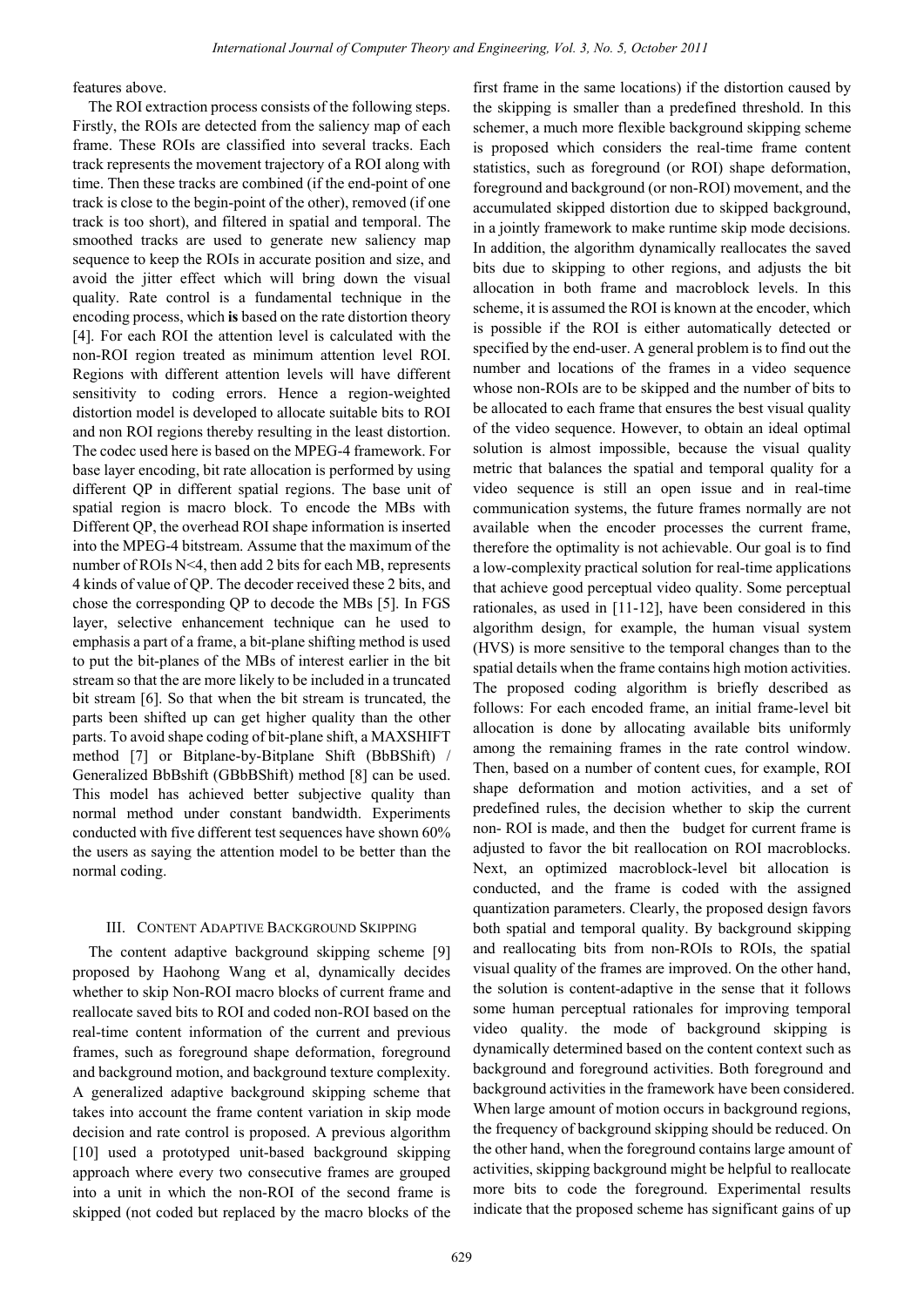to 2.5 dB over other approaches.

### IV. MACROBLOCK LAYER RATE CONTROL

In this scheme proposed by Lin Tong and K. R. Rao [13], an advanced segmentation scheme for real time video at the pre-processing stage has been proposed. Bits are then assigned to different macro blocks based on the segmentation information. A face detection system that combines a feature invariant (skin color) method and a knowledge-based (mosaic rule-based) method is proposed. In the first stage, chrominance value of each pixel is processed by a skin color filter which is defined in Cb-Cr domain. The pixel-based skin color classification information is integrated into macro block level. Then, the classification results are written into a binary mask image, where '1' indicates a macro block is face candidate, '0' means a macro block is background. A 3x3 median filter is applied to smooth out the binary mask image and to remove the noise. The filtered binary mask image is then projected horizontally and vertically. Based on the zero-runs and nonzero-runs in these two detections, the rectangular face candidate region can be obtained. The output candidate face regions are the input to the second stage, mosaic rule-based detection. Adopting it in second stage of the face detection scheme for H.263 video can dramatically reduce the computation complexity.

For inter frames, computation burden and latency are critical. To meet the requirements of low complexity and accuracy, a face tracking method with only motion vector (MV) is proposed for inter frame face segmentation for the ROI based codec. Earlier face tracking with MV was proposed for video retrieval [14]. They use the accumulated motion vector over a number of frames to decide the tracking offset. The algorithm is stable for tracking slow motion; however it is not sensitive to abrupt motion. To balance sensitivity and stability of the tracking system, MV of each individual frame is also checked in this algorithm. Either the accumulated motion vector greater than 16 pixels (a macro block length) or the motion vector of individual frame greater than 8 pixels (half macro block length) is detected; the ROI location is modified along the motion direction. The ROI location size is designed to be elastic so that more face region can be located within the ROI location, i.e., when the ROI location moves half macro block length, the ROI location will extend one macro block in the moving direction, and the ROI location size will shrink back to original when more motion along the same direction is detected. With this modified face tracking method, good tracking efficiency can be obtained. The rate control for real time CBR video is very challenging due to the strict requirements on low latency and small buffer size [15]. The variation of bits-count for each frame should be very small, hence the TMN8 frame layer rate control is employed to provide near constant target number of bits for each frame. In the macro block layer rate control scheme, the major task is to determine QP for each macro block so that the rate constraint  $T_L$  x  $T < R < T_H$  x T can be satisfied, where T is the target bit budget for a frame, R is the estimated bits-count for the frame,  $T_L$  and  $T_H$  are the lower and higher percentage bound that restrict the current frame bits-count. The proposed rate control for VBR video includes two parts: a frame layer rate control to balance the temporal quality with spatial quality, and a macro block layer rate control to vary the spatial quality among different regions based on the visual priority.

# V. SSIM-QP BASED RATE CONTROL

In the SSIM –QP based control scheme proposed by Ling Yang et al [16], in order to analyze the relationship between subjective quality and encoding parameters, a Structural Similarity Index Map – quantization parameter (SSIM-QP) model is established. Through this relation, the possible visual quality range of ROI is defined according to the range of ROI QP, which is predicted by rate control algorithm. Then, with interest levels being identified within the visual quality range, resources allocated to ROI is determined. Finally, considering both the quality of ROI and the entire frame, resource allocation is slightly adjusted. The chosen SSIM metric [17] follows the philosophy that 'human visual system is highly adaptive in extracting structural information'. Therefore, it employs a modified measure of spatial correlation between the pixels of the original and distorted images to quantify the extent to which the image's structure has been distorted. Therefore, the frames of reconstructed sequences can be compared with the original ones for visual quality evaluation. To predict subjective quality at various encoding configuration, a uniform relation between visual quality and quantization of DCT coefficient is exploited. The visual quality is measured using SSIM metric. Conversely, the quantization parameter corresponds to a target visual quality SSIM can also be determined. Such SSIM-QP relation is used to properly allocate bits to different areas of the frame. The visual quality of ROI can be adjusted according to users' interest level. The R-Q model is customized with the fact that the texture content and visual quality of ROI and non-ROI are different to achieve more accurate rate control. According to the customized R-Q model, the upper and lower bound of ROI QP, *QPROIMAX*  and *QPROIMIN*, are obtained. Then, utilizing the SSIM-QP model established in the former section, the possible visual quality range is estimated and equal difference visual quality ranks of ROI are given. Therefore, the target subjective quality for ROI, also measured in SSIM metric, can be set according to the user's interest. With the target SSIM, quantization parameter for encoding ROI is first predicted and then adjusted to further save bits for non-ROI region to enhance the entire frame quality. After ROI encoding is done, the rest bits are allocated for non-ROI region by FMO technique [18], and its encoding parameters can also be derived using customized R-Q model.

The current H.264/AVC standard utilizes a quadratic rate-distortion model [19], [20] to calculate the corresponding quantization parameter of a given bit budget. For video coding with ROI, an improved R-VQ performance can be expected if mean absolute difference (MAD), is customized applied with different scene content and regions of different VQ in a sequence. Therefore, the MAD of ROI